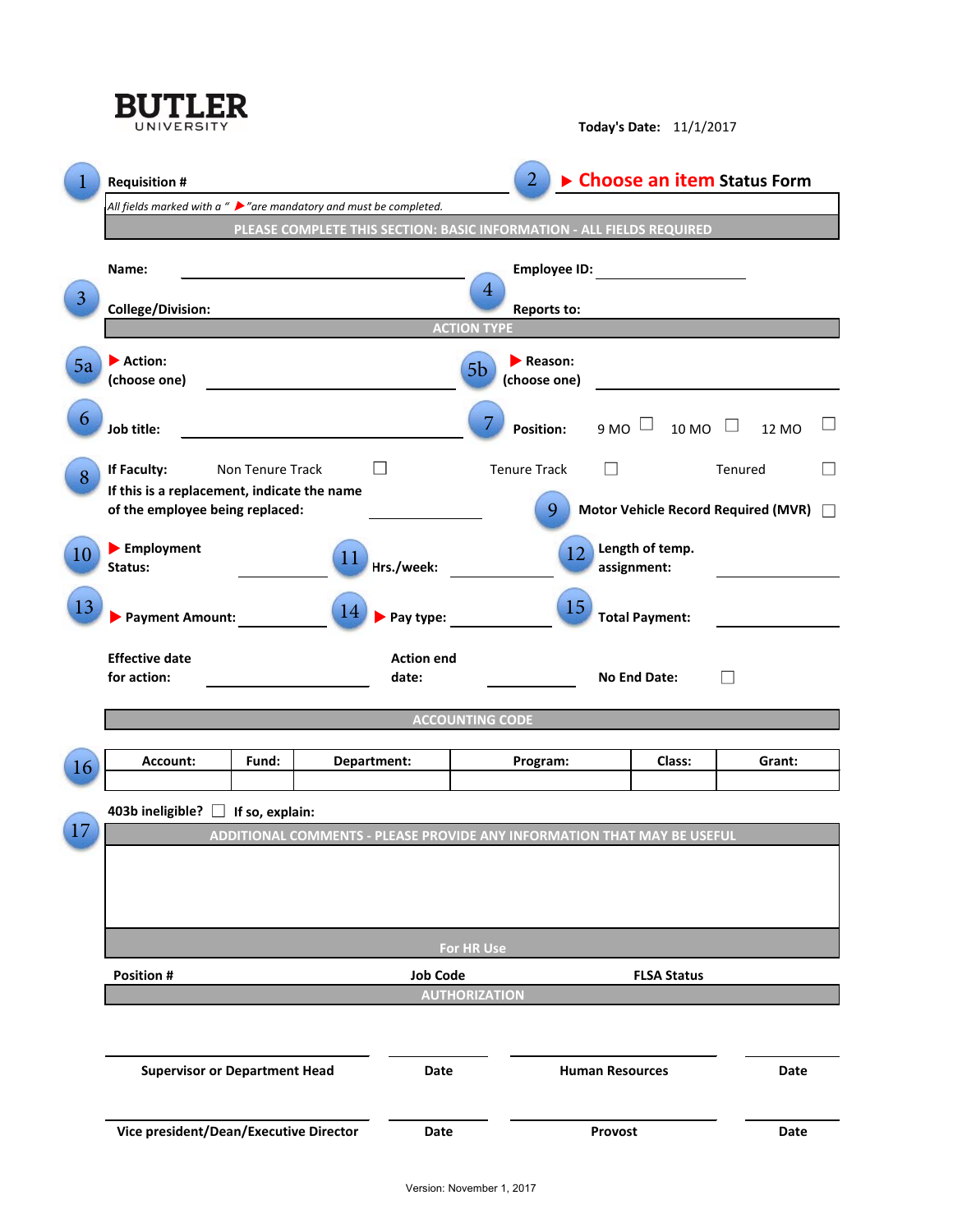1. Requisition # - If the position went through the PRC process, this number would be in the PRC approval email.

2. Select Staff or Faculty from drop down to indicate whom the status form is for.

3. College/Division – Select appropriate college/division from drop down.

4. Reports To – This would be the person responsible for approving time off, hours, and completing their performance review (if applicable).

5. Action/Reason Definitions (Select the one that best fits circumstance):

- Data Change Account Code Table Change this is used when Faculty/Staff budget accounts with Finance needs to be changed
- Hire Additional Job should be used when Faculty/Staff is being hired into an additional job
- Hire Hire should be used when Faculty/Staff are being hired
- Hire Temporary Assignment should be used when Faculty/Staff are being hired for a temporary job (they will be working this job for six months or less)
- Leave of Absence Paid Leave- Used when an employee goes out on leave and will still be paid whether using time-off, income protection, or short term disability
- Leave of Absence Unpaid Leave- Used when an employee goes out on leave and is not going to receive any pay
- Leave of Absence Sabbatical Leave- Used when a Faculty member is on hiatus from teaching and is working on an additional study/project in their teaching field
- Pay Rate Change Additional Responsibilities- Used when there is a substantive increase in scope and/or complexity of the job. **Note:** Such an increase may not be justified solely on the basis of increased work volume.
- Pay Rate Change Contract Renewal only used for Faculty; used when rate is increased due to a Faculty's contract renewal
- Pay Rate Change- Equity Adjustment- Used when employees in the same position/job family or role are performing very similar work with a similar level of competence to those who have a higher rate of pay and the pay discrepancy has no apparent justification
- Pay Rate Change Reduced Workload- This is a reduction in FTE; a decrease in workload where the employee works less than 37.5-40 hours per week (depending on position)
- Position Change Department Change- Used when a position should now be paid out of a different org/account/fund
- Position Change Job Reclassification- Recognition through evaluation that a position should be in a different job family, level and or/ salary grade; a reclassification can be upward, downward, or sometimes lateral
- Position Change Reports To Change- Used when a position changes the position it now reports to (this should be the person who would approve any time-off and complete the employee's performance review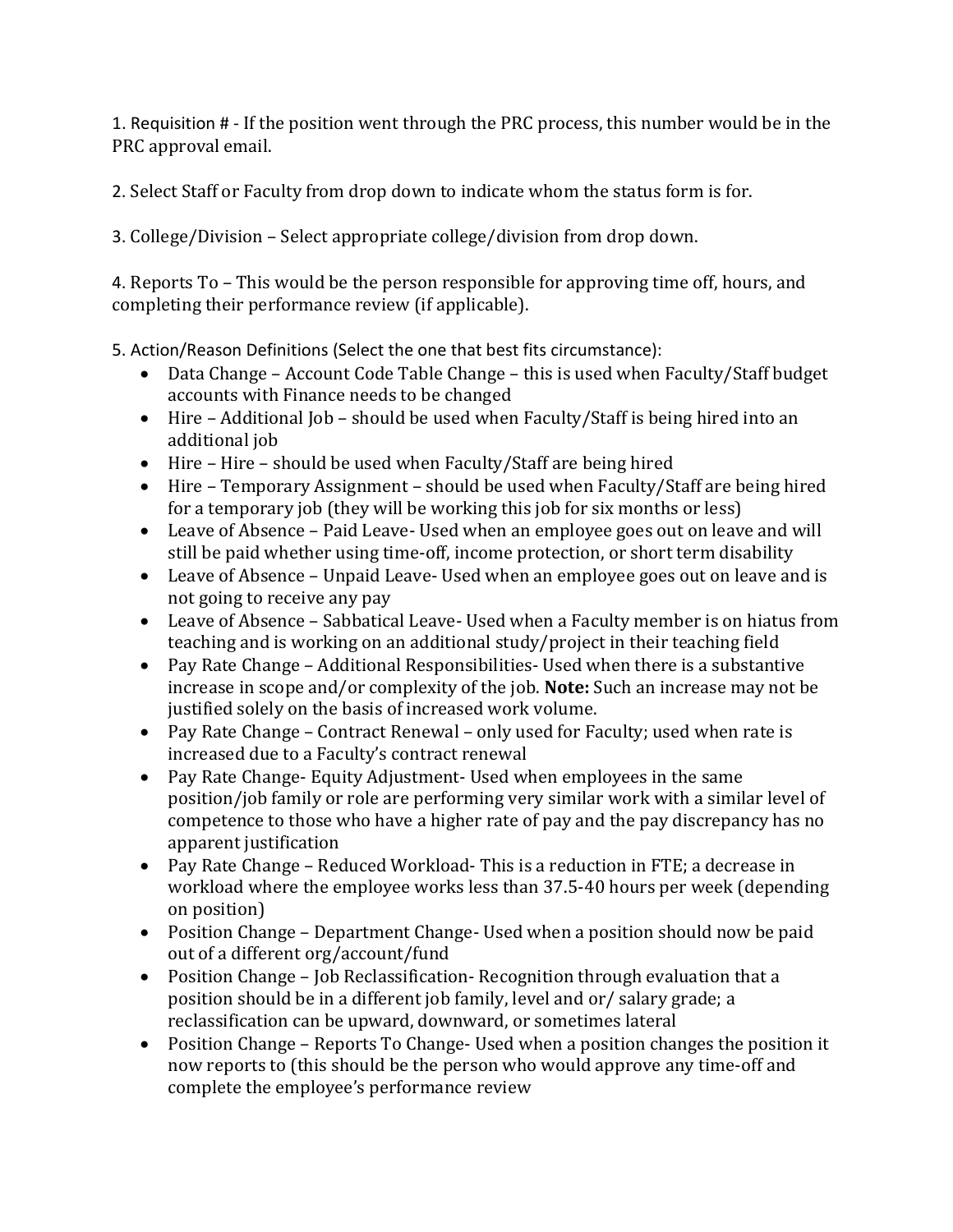- Position Change Title Change- Used when there is a change in the working title, but duties and job code/family remain the same
- Promotion Promotion and Tenure only used for Faculty; should be used
- Rehire Contract Renewal only used for Faculty; should be used when a Faculty is rehired due to a contract renewal
- Rehire Rehire Used if a staff member has worked at Butler previously and is rehired into a position
- Retirement Normal Retirement- Used when an employee has 15 years of service and is terminating
- Termination Dissatisfied with employment- Used when an employee expressed dissatisfaction with the nature of work and/or the work environment including supervision
- Termination End Adjunct Assign and Access Used if Adjunct is terminating and system access should be removed immediately
- Termination End of Adjunct Assignment- Used when an Adjunct's assignment has ended but they still need system access
- Termination End of Appointment/Assignment- Used when the appointment has a fixed duration that has ended
- Termination End of Stipend- Used when a stipend should no longer be active and paid
- Termination Job Abandonment- Used when an employee did not provide a termination notice and stopped coming to work for at least 3 days
- Termination Resignation- Used when an employee provided notice that they will be leaving employment from the University
- Transfer Full-Time to Part-Time- Used when an employee changes classification to working less than 37.5-40 hours a week (depending on position)
- Transfer Part-Time to Full-Time- Used when an employee changes classification to working 37.5 hours or more a week (depending on position)
- Transfer Temporary to Regular position- Used when an employee is transferring into a regular position and is no longer classified as a temporary employee
- Transfer- Department change- Used when a position transfers from one department to another
- 6. Job Title- This would be the title that would display in Outlook and the Directory.
- 7. Position- Check the corresponding box to indicate teh length of this position, particularly for faculty contracts. If full-time staff, please leave blank.
- 8. If Faculty- Faculty use only- check the appropriate box to indicate the type of contract.

9. Motor Vehicle Record Required (MVR) – check this box if the Faculty/Staff is required to drive for their job.